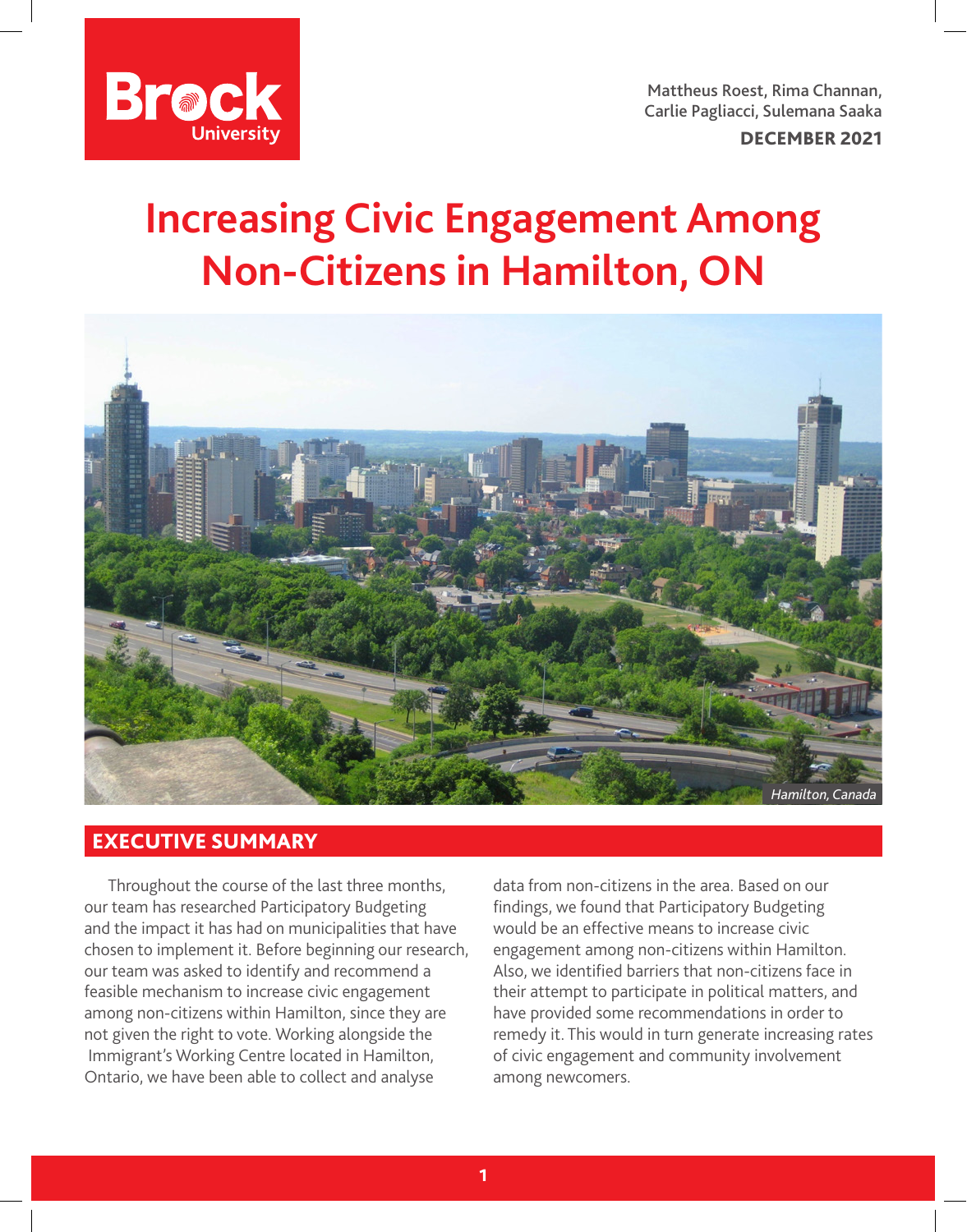## **INTRODUCTION**

## **Policy Issue to be Addressed**

Canada is strongly recognized for its emphasis on multiculturalism and diversity. The Canadian population is largely composed of various cultures, ethnicities and religions. The diversity of this country is a direct product of Canada's acceptance of immigration through the Canadian Multiculturalism Act that was passed in 1988. This Act demonstrated the Canadian government's devotion to building a multicultural and tolerant society. Immigration in Canada is valued for its contributions toward the economic and cultural growth of Canadian society. In the Government of Canada's 2020 Annual Report, research suggested that Permanent and non-Permanent immigrants accounted for over 80 percent of Canada's population growth. The report additionally predicted that by the year of 2030, population growth in Canada will be exclusively reliant on immigration (*Government of Canada*, 2020). This demonstrates the vital role immigration represents in Canadian society.

#### **Local Context/IWC Context**

To address this issue and advance the social and political engagement by immigrants in Canada, the research being conducted is primarily focused on the municipality of Hamilton, Ontario. According to the Social Planning and Research Council of Hamilton, demographics imply that Hamilton is one of Canada's top cities with a foreign-born population. This can be historically explained by "Hamilton's 'steel rush' era of the 1940s to 1970s" (*SPRC*, 2016) when immigration was highly active. Furthermore, according to the SPRC's analysis, 25% of Hamilton's residents were born outside of Canada (*SPRC*, 2016). Consequently, the high levels of immigration in Hamilton make this jurisdiction ideal for our study. To further engage with the immigrant population of Hamilton, our research will strongly rely on our partnership with the Immigrant Working Centre of

Considering Canada's reliance on immigration for its overall development, it is important to recognize newcomers as active members of this community, both socially and civically. Under Canada's current policy, only individuals with Canadian Citizenship status are granted the right to participate in Federal elections. This policy excludes immigrants and permanent residents in the electoral system which has a limiting effect on their degree of political engagement. Since newcomers and permanent residents in Canada compose a large percentage of the Canadian population, they deserve to have their voices and opinions heard. Furthermore, government policies have a significant impact on their daily life. The purpose of this research project is to find alternative means of political and civic participation in immigrant communities, in order to enhance social integration through ulterior methods of civic engagement.

Hamilton. The IWC is a non-profit organisation dedicated to improving the newcomer experience in Canada. This group offers immigrants in Hamilton a variety of resources and educational programmes to foster civic and political participation. The IWC is currently in charge of supporting newcomers in overcoming social and financial barriers to further promote their social integration. Using the resources and connections provided by the IWC, we were able to work closely with a group of immigrant women whose ethnicity, culture and language varied. This provided us with a diverse perspective on the immigrant community's views regarding their levels of civic and political engagement. In attempting to discover new mechanisms of political engagement, this information is crucial to successfully integrate newcomers into society.

# **IMMIGRANTS** WORKING CENTRE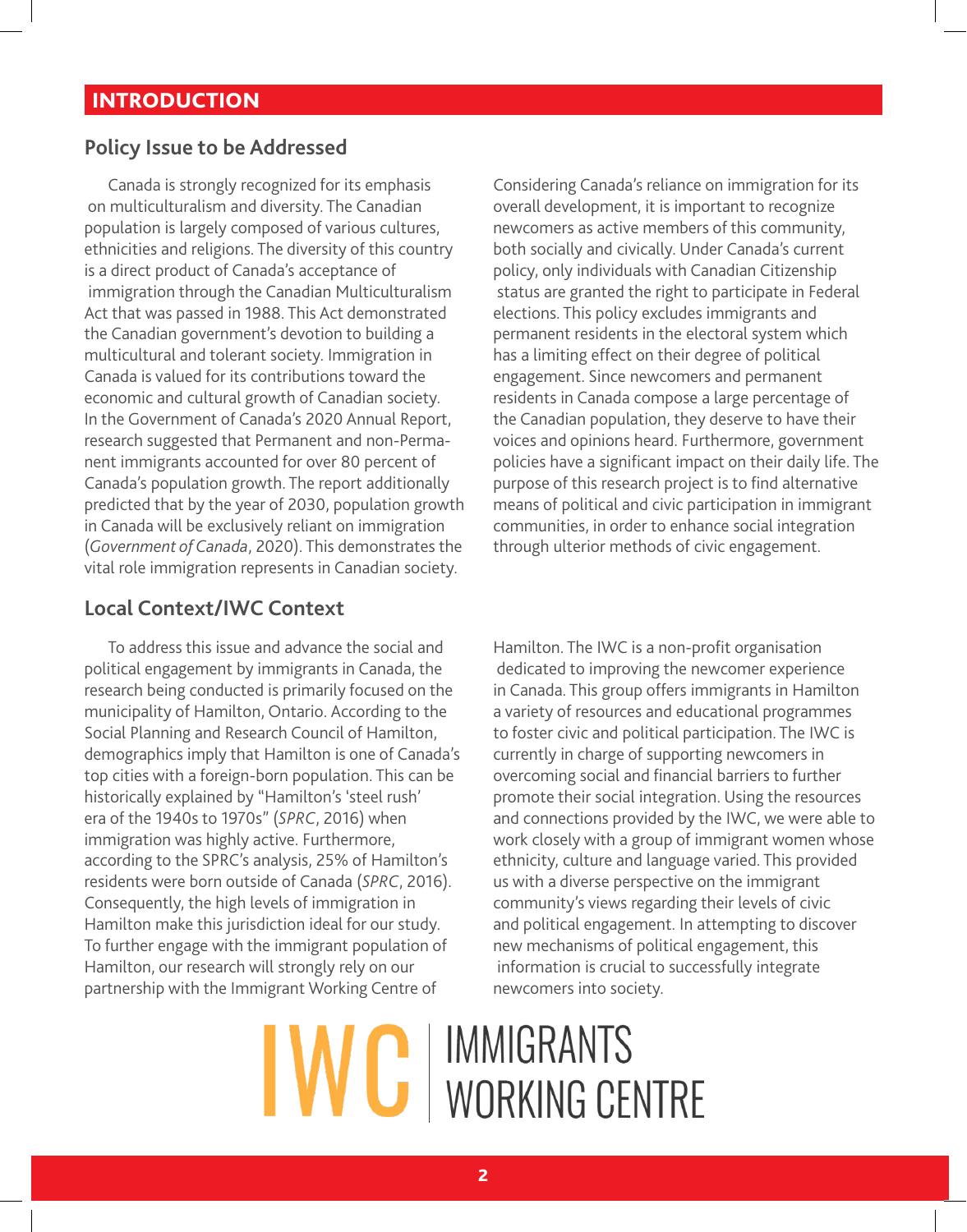## RESEARCH OVERVIEW

#### **Methods**

For the purpose of our research project, we had to identify the group of individuals so that we could conduct the most ethical and accurate research. From the individuals that participated in our research, all of them were women that came from different parts of the world, of whom were mostly from Asia and South America. When discussing the type of research that was used for our project, a mix of qualitative and quantitative methods were used. We found that using different forms of social experiments would allow us to get first-hand experience from immigrants themselves based on their personal experiences both in their country of origin and in Canada. Based on the time our group was given to conduct and complete the policy brief, we decided to use two approaches for collecting the data. The first was conducting surveys that were given to the students participating in our research. The surveys consisted of eight questions that were in a closed ended manner so our group could get an understanding of the background of the participants. The questions consisted of topics such as rates of political participation in both their country of origin as well as Canada, participatory budgeting, and the importance of being involved in civic and political engagement. Furthermore, the second way in which we collected our data was through focus group discussions. For the purpose of collecting the data in the most friendly way for our participants, we decided to split the group in half so that respondents would feel more comfortable sharing their responses. The group discussions revolved around the same eight questions asked in the survey but in a more open manner, so we were able to collect key ideas from the discussion. By conducting both surveys and group discussions, our group was able to find key ideas, which led to our results having recurring significant themes.

When looking at our group's main focus, the target is to discuss how participatory budgeting would be effective in a city like Hamilton. Based on preliminary research we conducted as a group, we found two jurisdictions that have successfully implemented participatory budgeting into their municipal governments. The jurisdictions we looked at were New York City, in the United States and the second Dundee, which is located in Scotland.

We chose New York and Dundee among many cities for a number of reasons.

1. Both New York and Dundee's processes have legal backing. This means that funds would always be allocated to participatory budgeting. The participatory budgeting process did not last in some places due to the lack of continuous funding, Ward two (2) in Hamilton is a good example.

2. Participation in the participatory budgeting cycle in both cities are open to immigrants who are at the centre of our research. So, choosing cities that did not allow holistic participation would not serve the purpose.

3. Both also have immigrants from diverse demographic backgrounds which is similar to Hamilton. This makes it easy to do comparisons and make appropriate recommendations.

By comparing both jurisdictions, our group is confident in suggesting an effective approach to engaging newcomers and non-citizens in political matters within their municipality. New York City and Dundee are both jurisdictions that have been successful in their approaches to civic engagement through participatory budgeting despite having varying demographics. With Hamilton having similar demographics to Dundee, our group is optimistic that if our recommendations are implemented appropriately, participatory budgeting will benefit the entire city, especially newcomers and immigrant communities.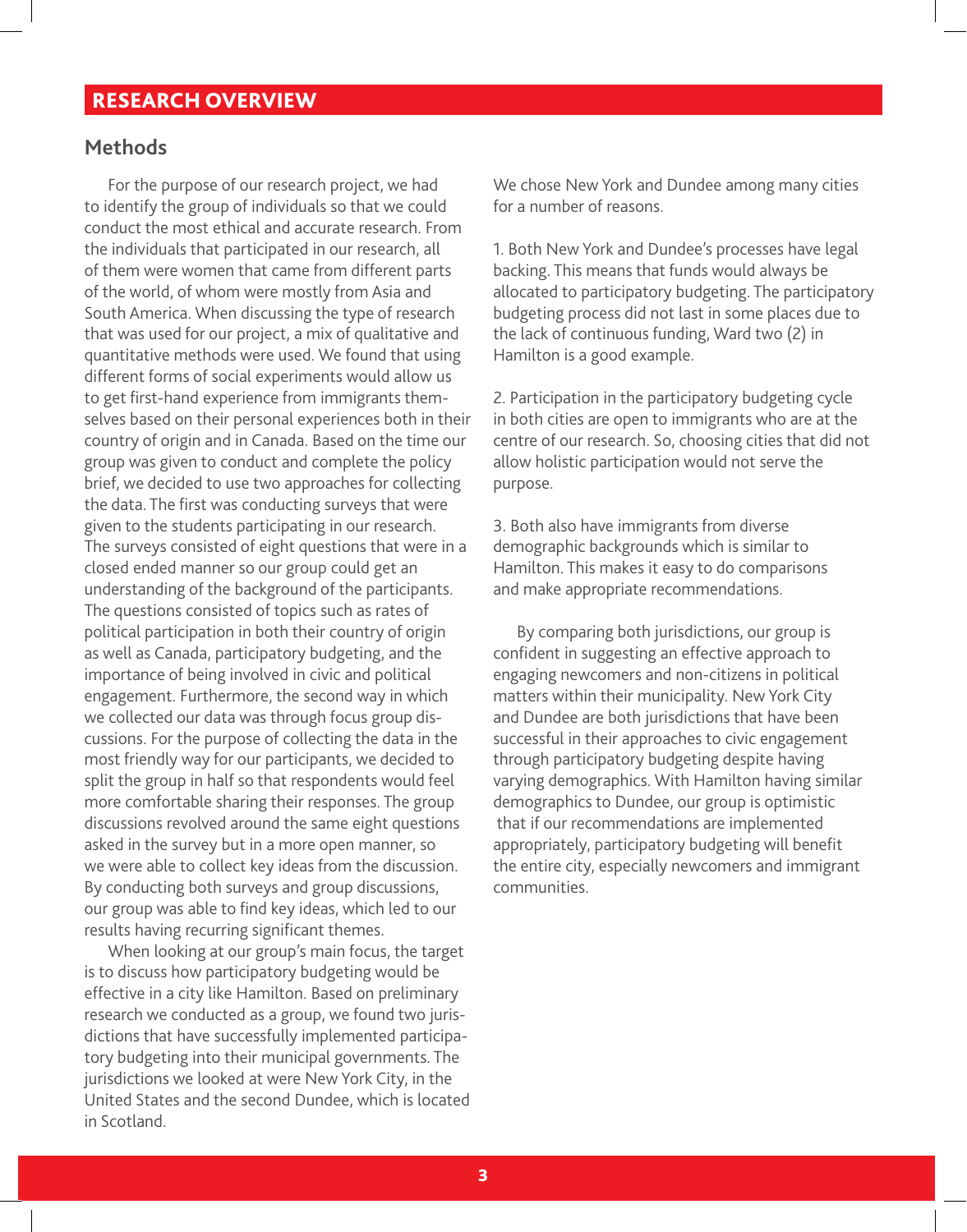## SUCCESSFUL IMPLEMENTATIONS OF PARTICIPATORY BUDGETING



#### **New York City, United States of America**

New York City has since 2011 successfully implemented participatory budgeting ("About PBNYC", 2021). This has caused a positive increase in civic engagement among immigrants. Participatory budgeting has several benefits including community engagement, inclusivity, providing immigrants with some degree of political engagement, and prioritizing community needs. Considering the strategies in New York City, which were modelled after those of Porto Alegre, Bateman (2020) states that participatory budgeting in New York City ensured that city agencies were not able to put their own priorities over those of the community. In addition, New York City's large immigrant community has been able to take part in participatory budgeting, thus leading to ways in which non-citizen and immigrants who are not able to vote, are still able to be involved in municipal politics to

some degree. The process of participatory budgeting in New York City follows a very community-based, step by step approach. This ensures that the community is involved throughout the entire process. This process consists of an idea collection and volunteer recruitment followed by proposal development. Once proposals have been decided, budget delegates and residents are able to vote. This is then followed by evaluation and planning phases (Participatory Budgeting, n.d.). Multiple districts in NYC have seen many community projects receive funding through PB such as libraries, parks, and school upgrades. From NYC we were able to deduce that higher degrees of engagement from community members in determining how public funds were allocated ultimately strengthened the community and encouraged other forms of political engagement.

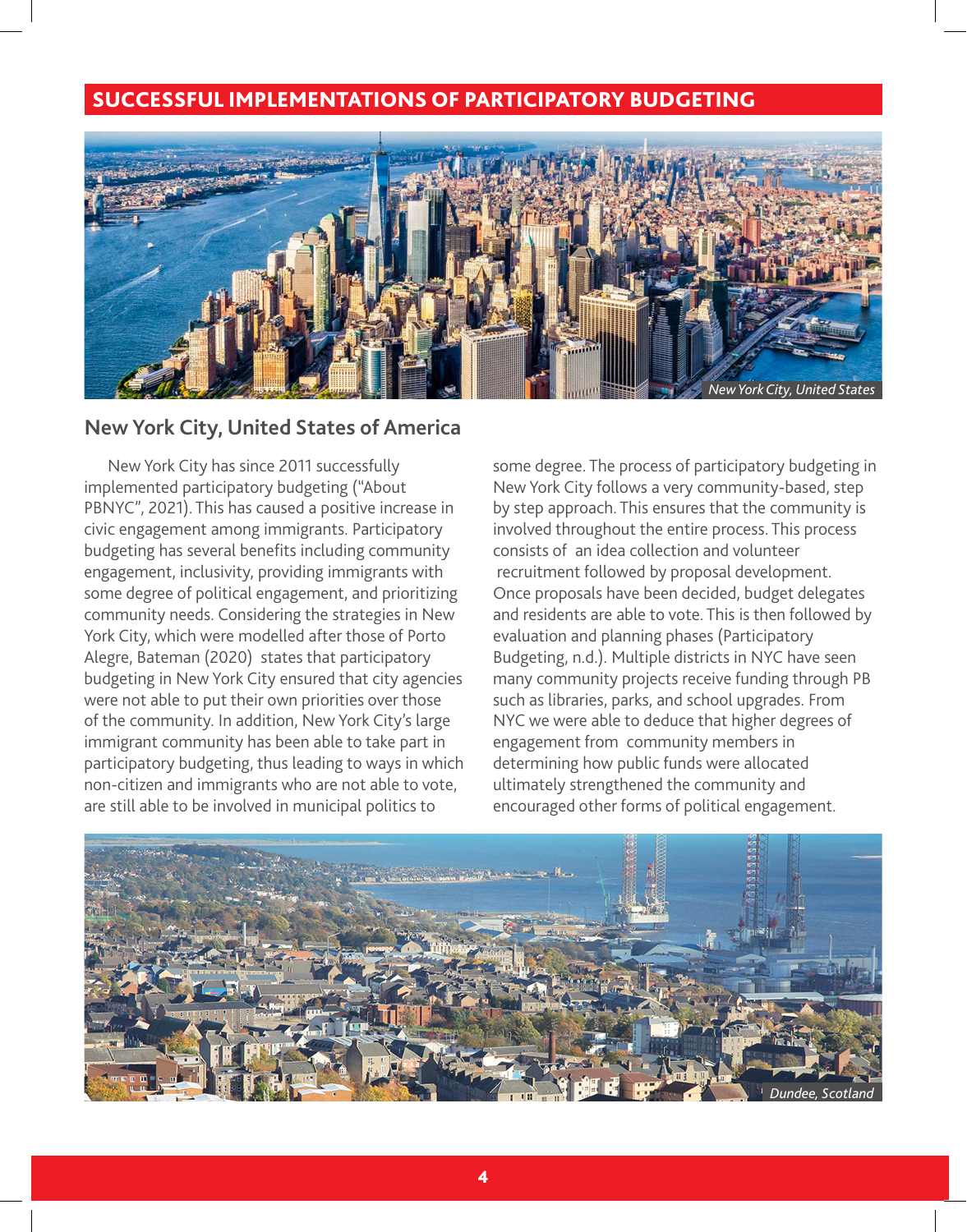#### **Dundee, Scotland**

To be able to make sound and feasible recommendations, we also examined the participatory budgeting (PB) process in Dundee, Scotland. Although various forms of participatory budgeting had previously existed in the country, there was no national consensus/ strategy on it until 2014, when the Scottish Government initiated the 'Community Choices' programme, that gave Local Authorities and thirdparty organizations the opportunity to bid for the Scottish Government funding to support local participatory budgeting development programmes (PB Partners Report, 2018). As the first mainstream participatory budgeting project in the country, it was rolled out in 2018 and the project was dubbed 'Dundee Decides'. It saw the allocation of £ 1.2 million from Dundee City Council Community Infrastructure Fund, with each of its eight Electoral Wards pocketing £ 150,000 to be expended on various winning projects.

The participatory budgeting cycle involves a number of procedures; approval of funds by the City Council from its Community Infrastructure Fund budget. 1.2 million voted for this inaugural project: consultation with communities to propose projects to create the Local Community Plans document: the Council's Development department makes public the list of projects for each Ward. (note: selected projects must meet some criteria; affordable, new or adds

value to an existing one, meet any legal requirements, deliverable within a reasonable time frame): online voting over a period of 8 weeks and an event to declare winning projects: evaluation of process/monitoring of projects.

In between the above stages, there are other mini events or processes such as public sensitization, community meeting, showing of video documentaries etc. all targeted at making the process a success. This case is particularly useful for our research because the participatory budgeting process is open to all residents of Dundee who are 11+ old, and thus, noncitizens can take part in all the processes including proposing and voting on the selected projects. Technically, it provides an avenue for immigrants to propose projects that can address their particular needs. It also serves as grounds for children to learn and embrace democracy at a tender age. A 2018 PB Partners Report found out that the project was largely successful, for instance, more than 75% of those who responded to the feedback questionnaires said it was the first time they had taken part in decisions in their community. Also, the majority (86.7%) expressed their interest to partake in future participatory budgeting cycles. The introduction of e-voting ensured that residents could vote at the comfort of their homes, schools or workplace (PB Partners Report, 2018).

#### **RESULTS**

After conducting and analyzing the results from both the surveys and focus group discussions, we found it necessary to create a table to help better represent our findings. The table is broken up into two sections, "theme" and "summary". The "theme" discusses the questions from the surveys and interviews in a brief context. On the other hand, the "summary" portion of the chart discusses the major topics and responses to

the questions. In addition, the "summary'' is more of a collective synthesis of the answers provided by the participants based on how they felt about each question. Although each participant was given the choice in answering any of the questions, there was enough concrete evidence from the responses that helped our group summarize the results.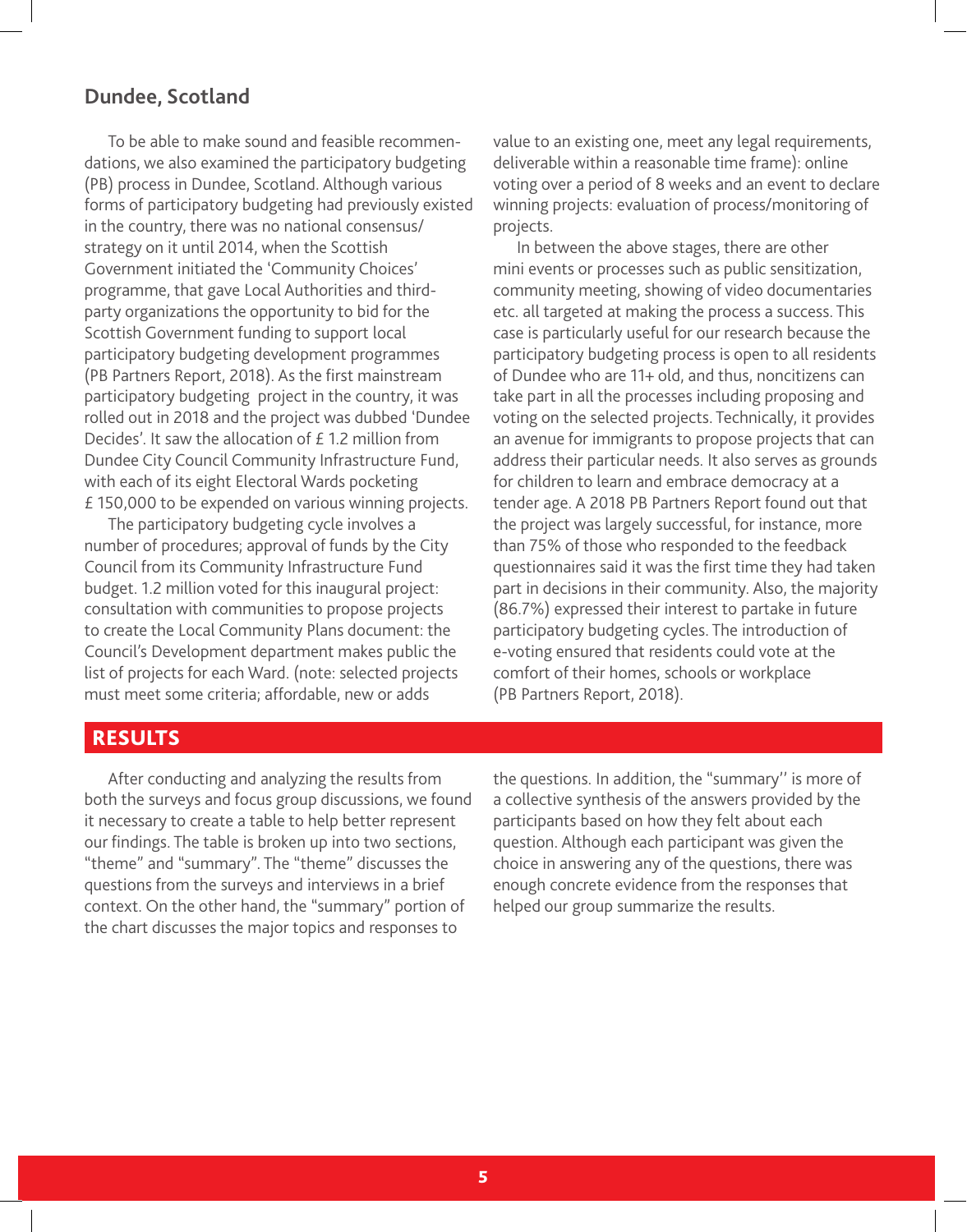The table below presents a summary of our research findings:

|                | <b>THEME</b>                                                      | <b>SUMMARY</b>                                                                                                                                                                                                                                                    |
|----------------|-------------------------------------------------------------------|-------------------------------------------------------------------------------------------------------------------------------------------------------------------------------------------------------------------------------------------------------------------|
|                | Previous/past experience<br>of civic engagement<br>(home country) | The majority of the interviewees were active in civic<br>engagements. I.e., protests, demonstrations.                                                                                                                                                             |
| $\overline{2}$ | Current/present level of<br>experience (Canada)                   | Most interviewees have not taken part in any<br>form of civic engagement, with the exception of<br>one participant.                                                                                                                                               |
| 3              | Barriers or challenges                                            | Aside from the language barrier as a problem for the<br>participants, most of them are working multiple jobs, married<br>and taking care of their homes. In addition, they felt there was<br>a lack of information on the means of participation available.       |
| $\overline{4}$ | Future prospects about<br>engagements                             | All students interviewed expressed their willingness to partake<br>in participatory budgeting if implemented.                                                                                                                                                     |
| 5              | Benefits of civic engagement<br>(Participatory Budgeting)         | An opportunity to have their voices heard within their<br>community. Also an avenue for socialization and integration<br>into the community.                                                                                                                      |
| 6              | Recommendations                                                   | Interviewees suggested that local politicians should help<br>immigrants improve their language skills, hold regular<br>community meetings and engage in community sensitization.<br>In addition, they should advertise at supermarkets about<br>civic engagement. |

#### WHY PARTICIPATORY BUDGETING?

Participatory budgeting refers to a democratic process whereby citizens and non-citizens alike are able to decide how public funds are allocated. In addition to increasing political and social engagement, participatory budgeting also ensures that community needs are met through propositions that derive directly from community members, not just politicians. Thus providing all community members with a voice.

In proposing a civic engagement mechanism for immigrants in Hamilton, we settled on participatory budgeting for two main reasons;

Firstly, it provides a platform to address some pertinent needs of immigrants which otherwise may not be captured by the Federal and Provincial governments. Mostly, immigrants who are new to Canada do have some pertinent needs which either for cultural, environmental, or geographical reasons may not be factored into the plans of government officials since it may not pertain to the general demands of the residents of Hamilton. However, through participatory

budgeting, government officials would be able to make provisions for such needs, especially those that have to do with women and children. For example, women can propose the building of a skills development and training centre at the municipal or community level to equip immigrants with employable skills.

 Also, participatory budgeting helps in building financial trust between political officials and taxpayers by allowing them to decide *where* and *how* to spend funds. Since people ask questions every day about how their taxes are being used, allowing them to suggest projects for some part of public funds to be expended on would help residents to repose their trust in their politicians about the allocation of funds. This trust could potentially motivate people to voluntarily pay taxes since they know there will be value for their taxes in addition to promoting a healthy relationship between politicians and residents (immigrants). The overall outcome will be more effective community-based projects.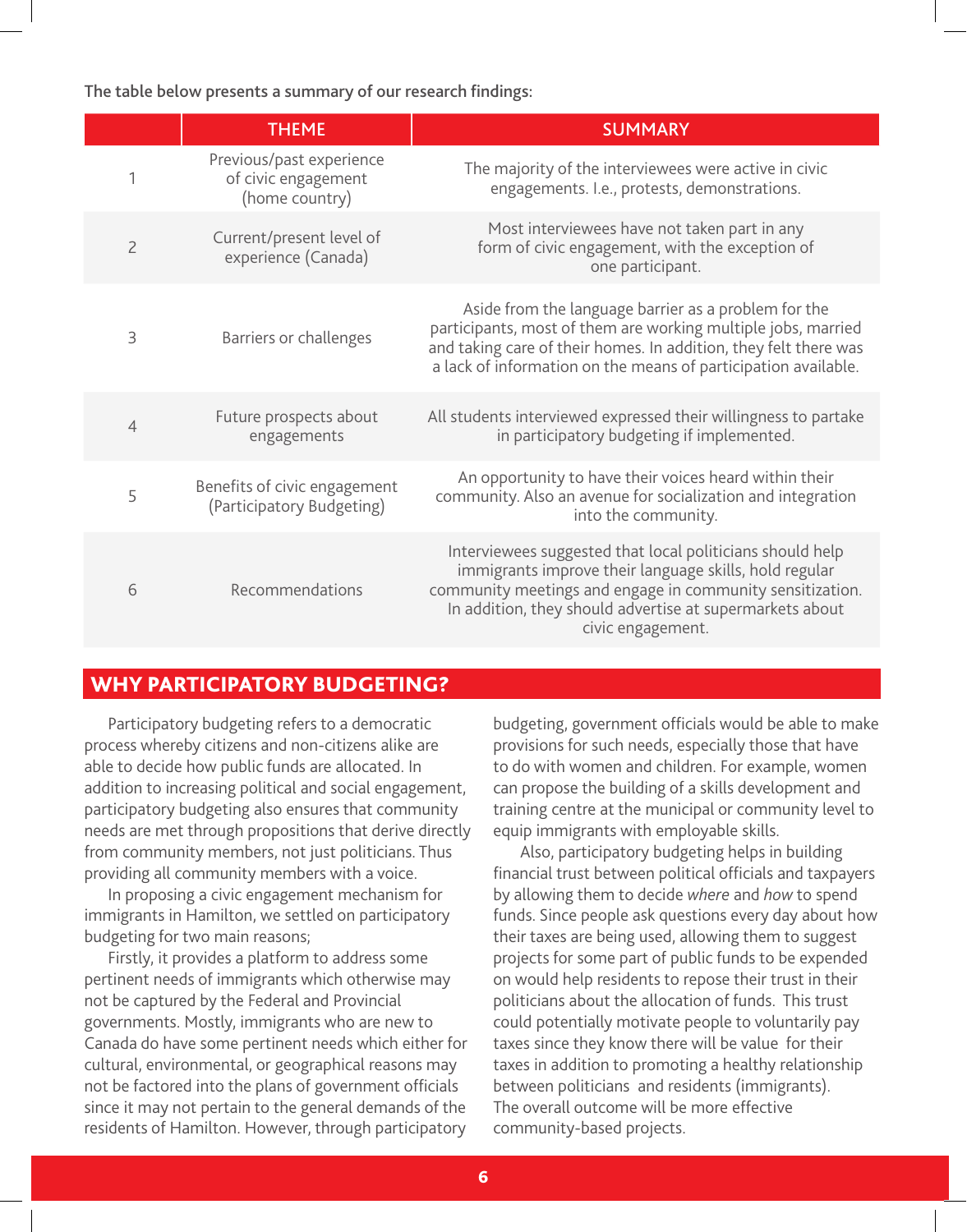#### **DISCUSSION**

This brief provides insight on some challenges that non-citizens in Hamilton, Ontario may face when considering matters of civic and political engagement. Through our research and data collection, we have been able to conclude that if implemented efficiently, participatory budgeting could increase levels of civic engagement among non-citizens within the municipality of Hamilton. Diversity is a positive aspect of the varying demographics within Hamilton. As the rate of non-citizens within Hamilton increases, as will the need for civic engagement within these demographics. This research hopes to serve as a guide to help implement

ways in which non-citizens are able to participate civically within their communities. In addition to increased rates of civic engagement among non-citizens, participatory budgeting could also increase overall satisfaction among non-citizens in areas such as: community involvement, inclusiveness, and feelings of togetherness and belongingness. Throughout the course of our research and data collection, all participants responded positively to the implementation of participatory budgeting, indicating that this is a concept that should be considered.

#### IMPLEMENTATION STRATEGIES

For the implementation strategies, we have done a comparative analysis of both jurisdictions and we concur that the model implemented in New York City is the ideal model for Hamilton. This model would implement participatory budgeting at the municipal level, rather than by ward (a method which was previously tried in Hamilton but ultimately dropped due to inefficiency). This diagram shows the participatory budgeting process in a clockwise direction, starting with the design phase and ending with the funding.



*Proposed PB cycle (adopted from New York)*

#### RECOMMENDATIONS

We recommend that the city of Hamilton should set up two bodies; one would supervise over the participatory budgeting design and implementation process, and the other would be responsible for monitoring the progress and evaluating the execution of the voted projects, and in turn report to the City Council. Based on the results of our research and in order to ensure a successful implementation of participatory budgeting in the Municipality of Hamilton, Ontario, we recommend that the following should be considered:

Firstly, multiple language committees (Spanish, Arabic, French) should be formed to breach the communication barrier since our respondents spoke different languages. A case study from Chicago conducted by Meléndez and Martinez-Cosio (2019) found that forming a committee for Spanish speakers encouraged participation in participatory budgeting

by allowing for diverse individuals to take part.

Secondly, information concerning ways to get involved both in political and civic engagement (participatory budgeting) should be readily available and easy to access. It is important to provide information for newcomers about participatory budgeting so that the immigrant community is aware of the concept itself, as well as how to get involved in the community. The means of providing information should include online websites, in person meetings, advertisements at shopping centres and classes for students to become familiar with the topics being discussed. By informing the immigrant community about processes such as participatory budgeting, it will create a more effective approach in effort to implement the processes discussed above into the city of Hamilton.

Also, we recommend that residents should be given at least two months to assess their needs and propose